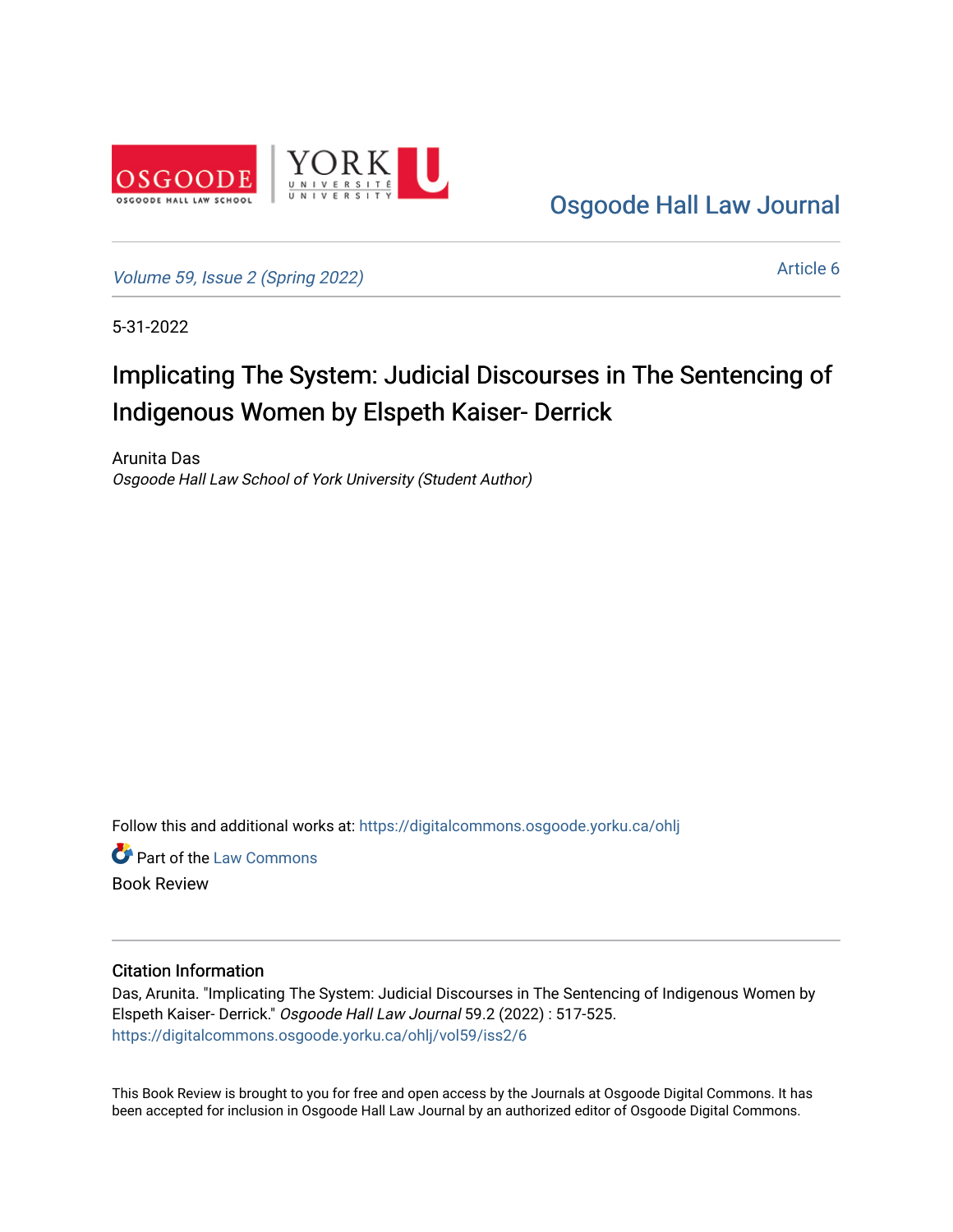# Implicating The System: Judicial Discourses in The Sentencing of Indigenous Women by Elspeth Kaiser- Derrick

## Abstract

In Implicating the System: Judicial Discourses in the Sentencing of Indigenous Women, Elspeth Kaiser-Derrick critically engages with sentencing decisions involving Indigenous women and the application of Gladue reports during sentencing. With an impressive selection of pre-sentence reports and case law, Kaiser-Derrick examines how the histories of victimization are recorded and filtered through legal narratives.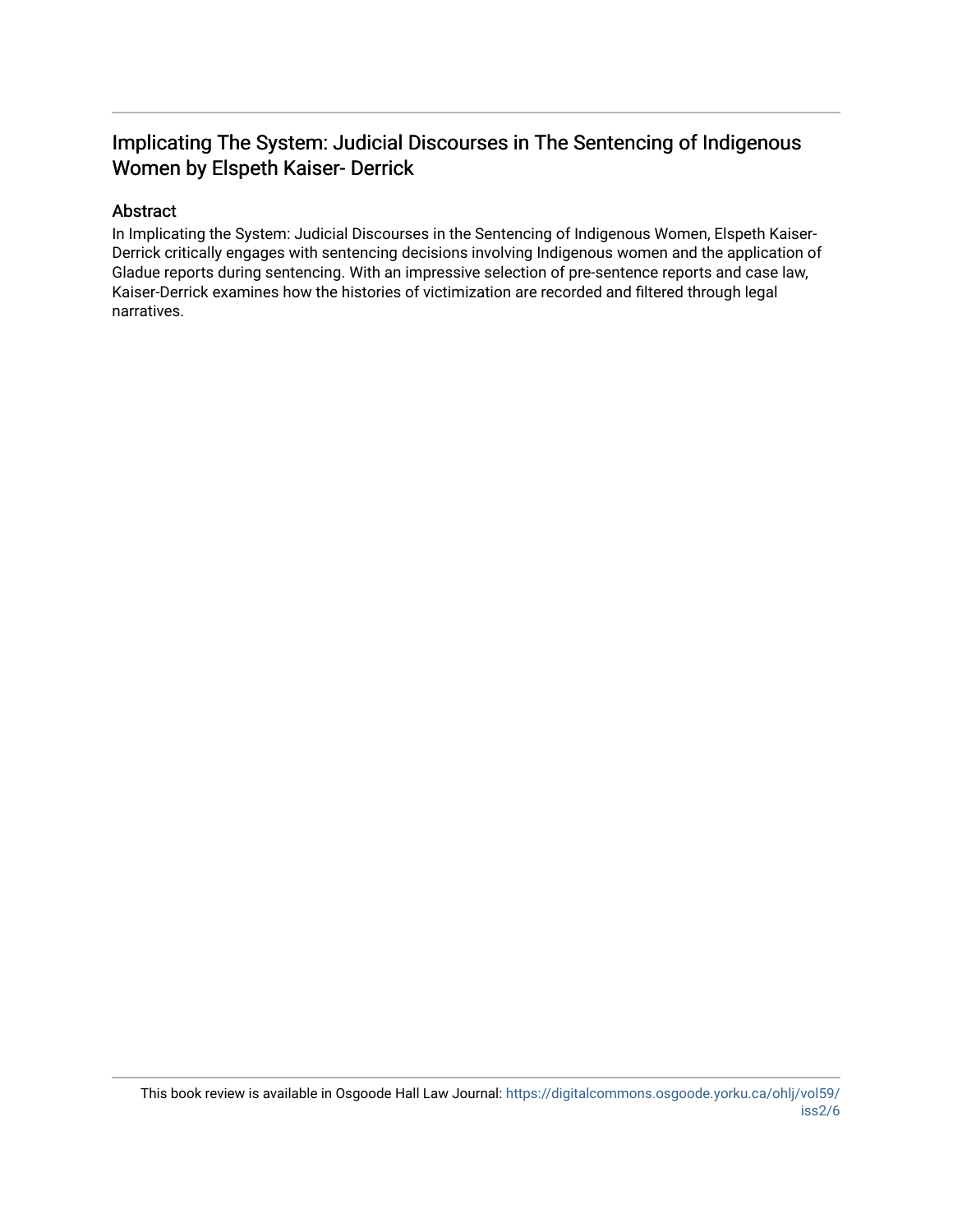### Book Review

# *Implicating The System: Judicial Discourses in The Sentencing of Indigenous Women* by Elspeth Kaiser-Derrick<sup>1</sup>

### ARUNITA DAS2

IN *Implicating the System*: *Judicial Discourses in the Sentencing of Indigenous Women*, Elspeth Kaiser-Derrick critically engages with sentencing decisions involving Indigenous women and the application of *Gladue* reports during sentencing*.* With an impressive selection of pre-sentence reports and case law, Kaiser-Derrick examines how the histories of victimization are recorded and filtered through legal narratives.<sup>3</sup> In what she calls the "victimization overlap," Kaiser-Derrick writes about how histories of victimization of criminalized Indigenous women generally overlap with factors that comprise the *Gladue* analysis.<sup>4</sup> Since Indigenous women's experiences with violent victimization are underreported to the police, Kaiser-Derrick's research finds that often their histories with trauma are first accounted for during *Gladue* reports.<sup>5</sup> Examining what is left out from sentencing decisions with *Gladue* reports reveals the language used to contextualize gender-specific considerations, and how it connects to the effects of colonization and displacement. Her research, grounded in an intersectional-

<sup>1.</sup> (University of Manitoba Press, 2019).

<sup>2.</sup> PhD Student, Socio-Legal Studies, York University.

<sup>3.</sup> See Kaiser-Derrick, *supra* note 1 at 87-88.

<sup>4.</sup> *Ibid* at 183-82.

<sup>5.</sup> *Ibid* at 57.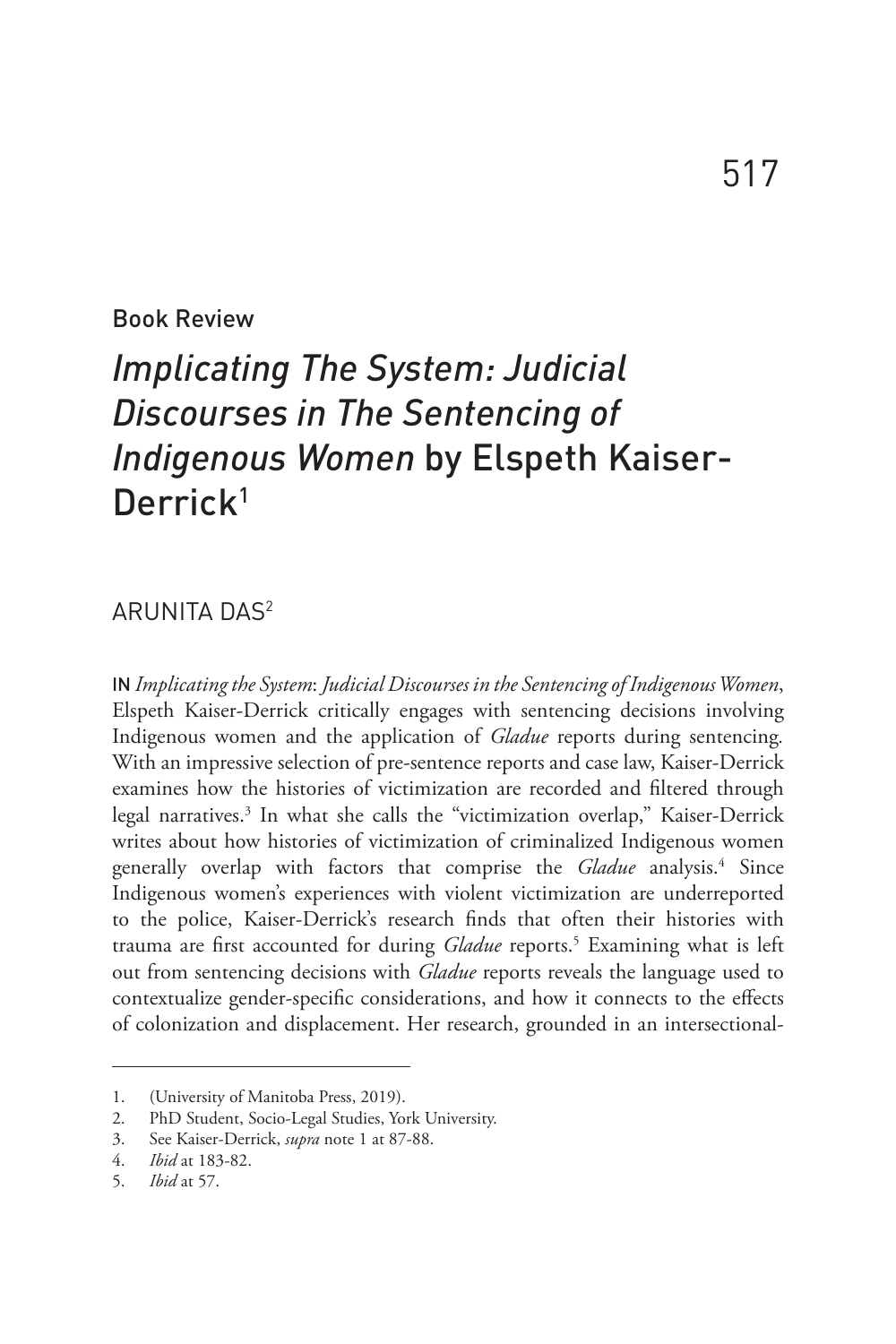feminist analysis, makes a strong case for prison reform and decarceration studies, bridging research and practice to address the over-reliance on incarceration, and the racial disparities within the Canadian justice system.

Kaiser-Derrick's research on over-incarceration centres around section 718.2(e) of Canada's *Criminal Code*, commonly known as "*Gladue*" or "*Gladue* principles."6 *Gladue* principles require that "all available sanctions, other than imprisonment, that are reasonable in the circumstances and consistent with the harm done to victims or to the community should be considered for all offenders, with particular attention to the circumstances of Aboriginal offenders."7 This provision in the *Criminal Code* allows for the preparation of *Gladue* reports, which are reports prepared for a bail hearing or a sentencing hearing. Unlike traditional pre-sentence reports, *Gladue* reports provide sentencing judges with more detailed and comprehensive information on the systemic and historical circumstances that propelled the offender into conflict with the law. *Gladue* reports also include recommendations for sentences that meaningfully address the unique factors that have brought the specific individual to court.<sup>8</sup> Though *Gladue* reports are assessed during sentencing, at the end of the criminal justice process, they detail layered experiences of violence and trauma that frequently occur throughout the lives of women in conflict with the law. *Gladue* reports are one of the few places where Indigenous women are "listened to" in the criminal justice process, which impacts how the justice system responds.<sup>9</sup>

Section 718.2(e) was implemented in 1996 as a measure to reduce the disproportionate rate at which Indigenous peoples are incarcerated.10 *Gladue* reports within sentencing decisions were created to orient judges to the complexities of criminality, and to change the mentality that incarceration is a primary form of punishment and rehabilitation. At the time that the SCC decision for *R. v. Gladue* was released, it was unclear what kind of impact this reform would have on changing the cycle of violence and criminality for Indigenous women. However, more than twenty years after section 718.2(e)'s enactment, carceral admissions for Indigenous women in the prison system continue to rise. In the

<sup>6.</sup> RSC 1985, c C-46, s 718.2(e) [*Criminal Code*]. Section 718.2(e) of the *Criminal Code* is referred to as "Gladue" because of the 1999 Supreme Court of Canada case *R v Gladue*, the first to adopt and elaborate upon this *Criminal Code* provision. See *R v Gladue*, [1999] 1 SCR 688 [*R v Gladue* SCC]. For additional reading, see *R v Gladue* (1997), 98 BCAC 120 (CA) [*R v Gladue* BC CA].

<sup>7.</sup> *Criminal Code*, *supra* note 6, s 718.2(e).

<sup>8.</sup> See Kaiser-Derrick, *supra* note 1 at 129.

<sup>9.</sup> *Ibid* at 3.

<sup>10.</sup> See *ibid* at 21.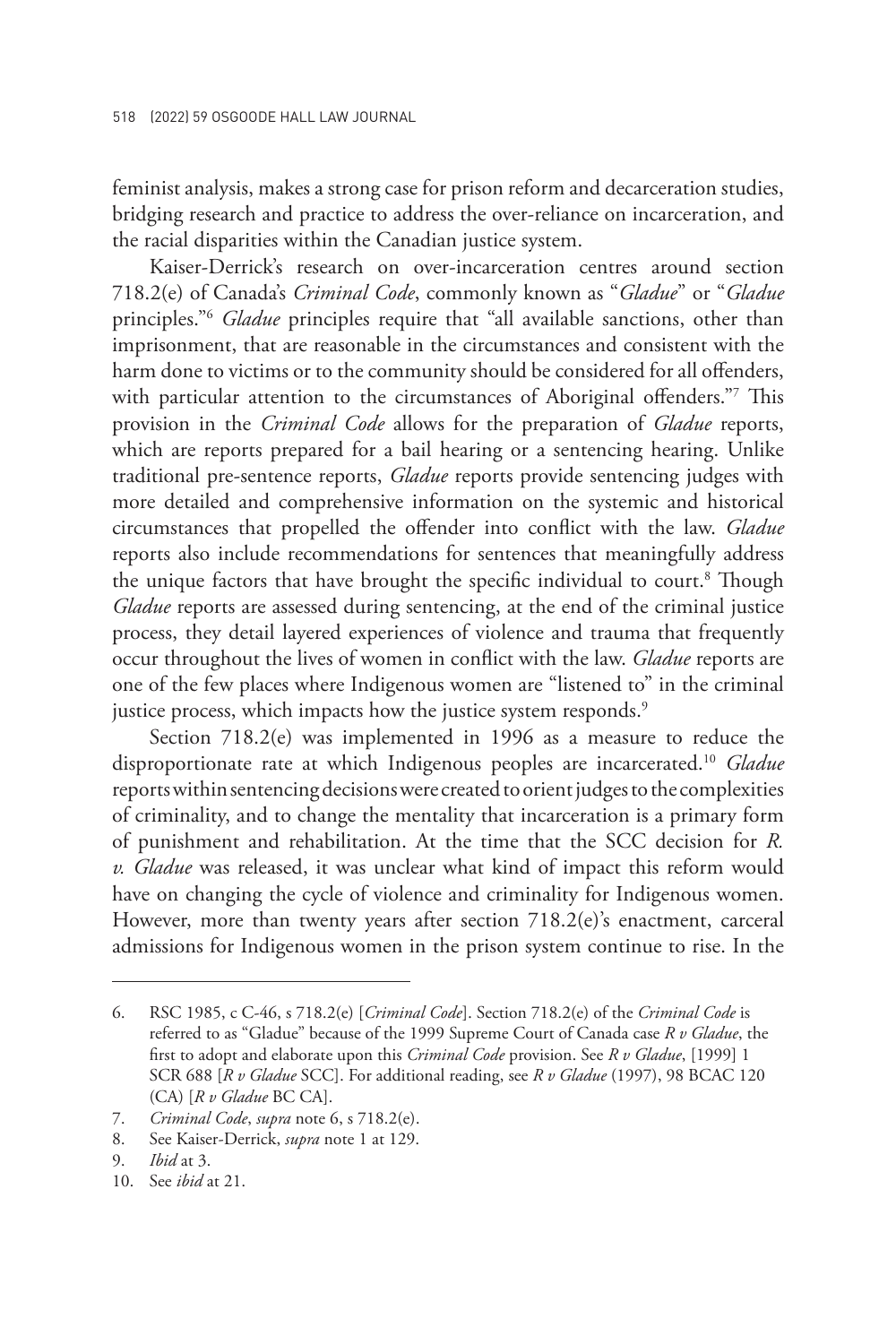current federal prison population, Indigenous women account for 41 per cent of female admissions, while comprising only about 4.5 per cent of the country's female population.<sup>11</sup> The continuing high rates of incarceration of Indigenous women suggest that they are not benefitting from *Gladue* reports, which aim to direct sentencing judges to consider imprisonment a "last resort" after all other sentencing options have been considered.<sup>12</sup>

A significant contribution of *Implicating the System* is the application of the "victimization-criminalization continuum" that overlaps with *Gladue* factors. Forming the basis of Kaiser-Derrick's analysis of *Gladue* reports, the "victimization-criminalization continuum" theory suggests that Indigenous women's criminality should be "understood as connected to their experiences of victimization, and that women's responses to victimization can lead to criminalization."13 Victimization in this sense foregrounds Indigenous women's unique lived experiences, including intimate partner violence, abuse, single parenthood, intergenerational trauma, and other forms of victimization. These social conditions should not be considered the reason for the crime. Rather, for many Indigenous women with criminal offences, these factors<sup>14</sup> provide insight into the ways that experiences of racial and gender discrimination constrain available options and financial support. For many Indigenous women with criminal offences, experiences of victimization create conditions for criminality.15 Kaiser-Derrick emphasizes that the way judges consider (or fail to consider) *Gladue* factors and their overlap with the victimization–criminalization continuum reveals systemic barriers within the criminal justice system that disproportionately impact Indigenous women.<sup>16</sup> Thus, Kaiser-Derrick sheds light on the racial and gender-specific ways that sentencing judges continue to interpret incarceration as a culturally appropriate sanction, even though there are viable alternatives.

Kaiser-Derrick examines an impressively vast selection of Canadian data, reviewing 175 pre-sentence reports, decisions, and judgments from 1999–2015. Her careful analysis of judicial discourse explores an important question: Is imprisonment a sentence that appropriately addresses the rehabilitative needs

<sup>11.</sup> See Statistics Canada, *Adult and Youth correctional statistics in Canada, 2018*/*2019*, by Jamil Malakieh, Catalogue No 85-002-X (Statistics Canada, 21 December 2020) at 5.

<sup>12.</sup> *R v Gladue* SCC, *supra* note 6 at para 35.

<sup>13.</sup> See generally *supra* note 1 at 249.

<sup>14.</sup> *Ibid* at 12.

<sup>15.</sup> See *ibid* at 89.

<sup>16.</sup> See *ibid* at 38-39.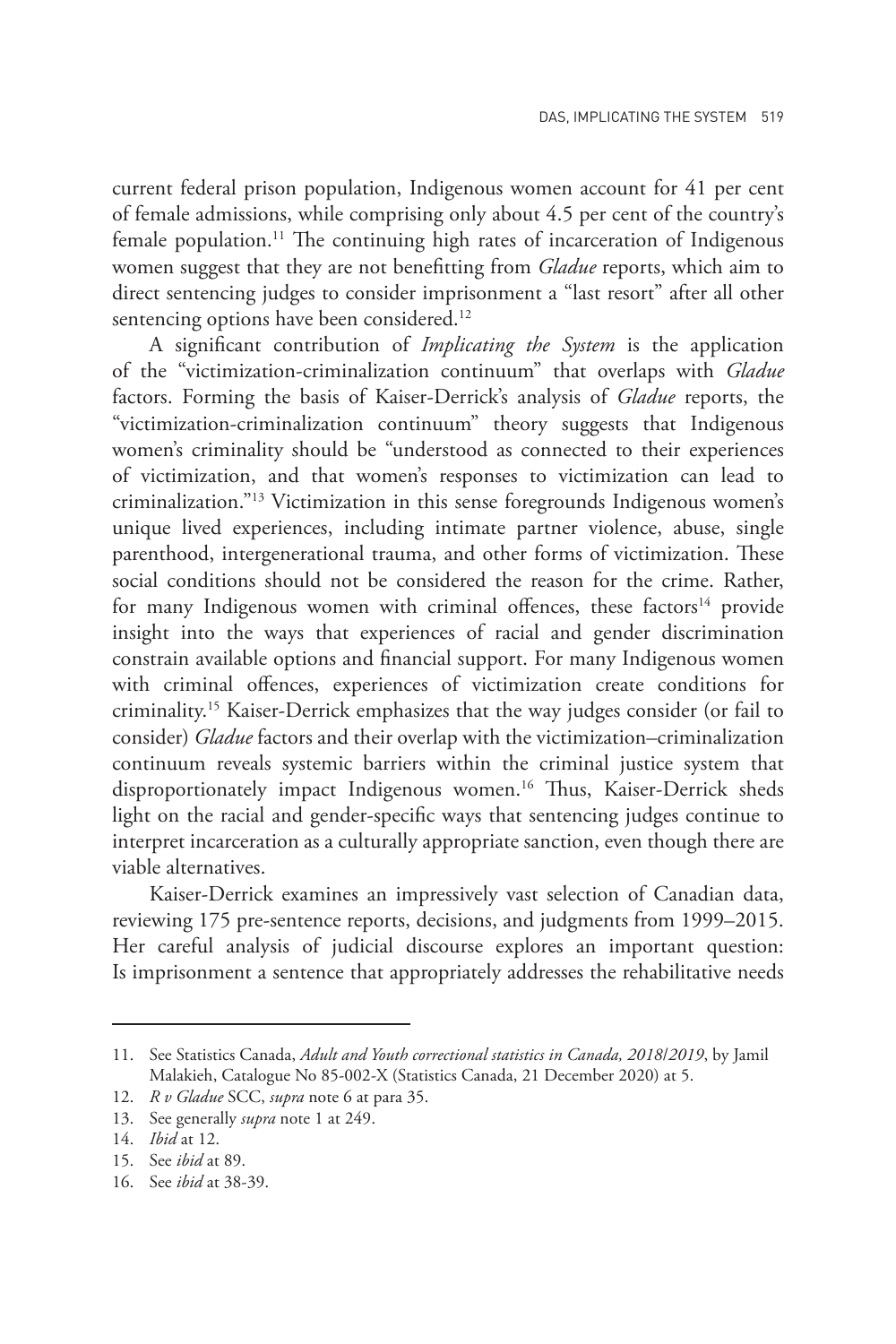of criminalized Indigenous women?17 In asking this question, she also examines the language that sentencing judges use when interpreting and assessing *Gladue* reports presented to them. She finds that judges often employ language that suggests "predictability or inevitability," signifying a causal link, in the judge's mind, between Gladue factors and the offence.18 In her view, systemic legacies of colonization and victimization should not be considered the very cause of the offence, but should rather serve as contextual information that explains why some Indigenous women have limited options.19 Kaiser-Derrick draws on decisions where the victimization–criminalization continuum is engaged, locating violence and victimization as significant in a woman's decision to commit a criminal offence. By focusing on Indigenous women, this book recognizes that systemic experiences of colonialism are inseparable from gender inequality, which is critical to understanding why *Gladue* reports do not yield consistent outcomes for Indigenous and non-Indigenous offenders.

The book is organized into three chapters. In chapter one, Kaiser-Derrick first provides an overview of relevant feminist theories and scholarship on the victimization–criminalization continuum and colonization in order to situate her current study within the larger research context of the criminalization of Indigenous women in Canada. Using selected works in feminist criminology, Kaiser-Derrick examines the role of abuse in the lives of criminalized Indigenous women, and how it is widely constructed in the courtroom.<sup>20</sup> Using the victimization–criminalization continuum as a foundation, Kaiser-Derrick identifies how judges consider the ways in which victimization—on the basis of factors such as low-income, escaping violent and abusive households, and minimal supports—creates limited options and propels Indigenous women into conflict with the law.21 With the groundwork on feminist theories and the overlap

<sup>17.</sup> See *ibid* at 234.

<sup>18.</sup> *Ibid* at 112.

<sup>19.</sup> See *ibid* at 112.

<sup>20.</sup> For additional reading, see Gillian Balfour, "Do law reforms matter? Exploring the victimization—criminalization continuum in the sentencing of Aboriginal women in Canada" (2012) 19 Intl Rev Victimology 85; Carmela Murdocca, *To Right Historical Wrongs*: *Race*, *Gender*, *and Sentencing in Canada* (UBC Press, 2013); Sherene Razack, *Looking White People In the Eye*: *Gender, Race, and Culture in Courtrooms and Classrooms* (University of Toronto Press, 1998); Elizabeth Sheehy, *Defending Battered Women on Trial*: *Lessons from the Transcripts* (UBC Press, 2014), ch 5 at 161; Toni Williams, "Intersectionality Analysis in the Sentencing of Aboriginal Women in Canada: What Difference Does it Make?" in Emily Grabham et al, eds, *In Intersectionality and Beyond*: *Law*, *Power*, *and the Politics of Location* (Routledge, 2008).

<sup>21.</sup> See *supra* note 1 at 112-13.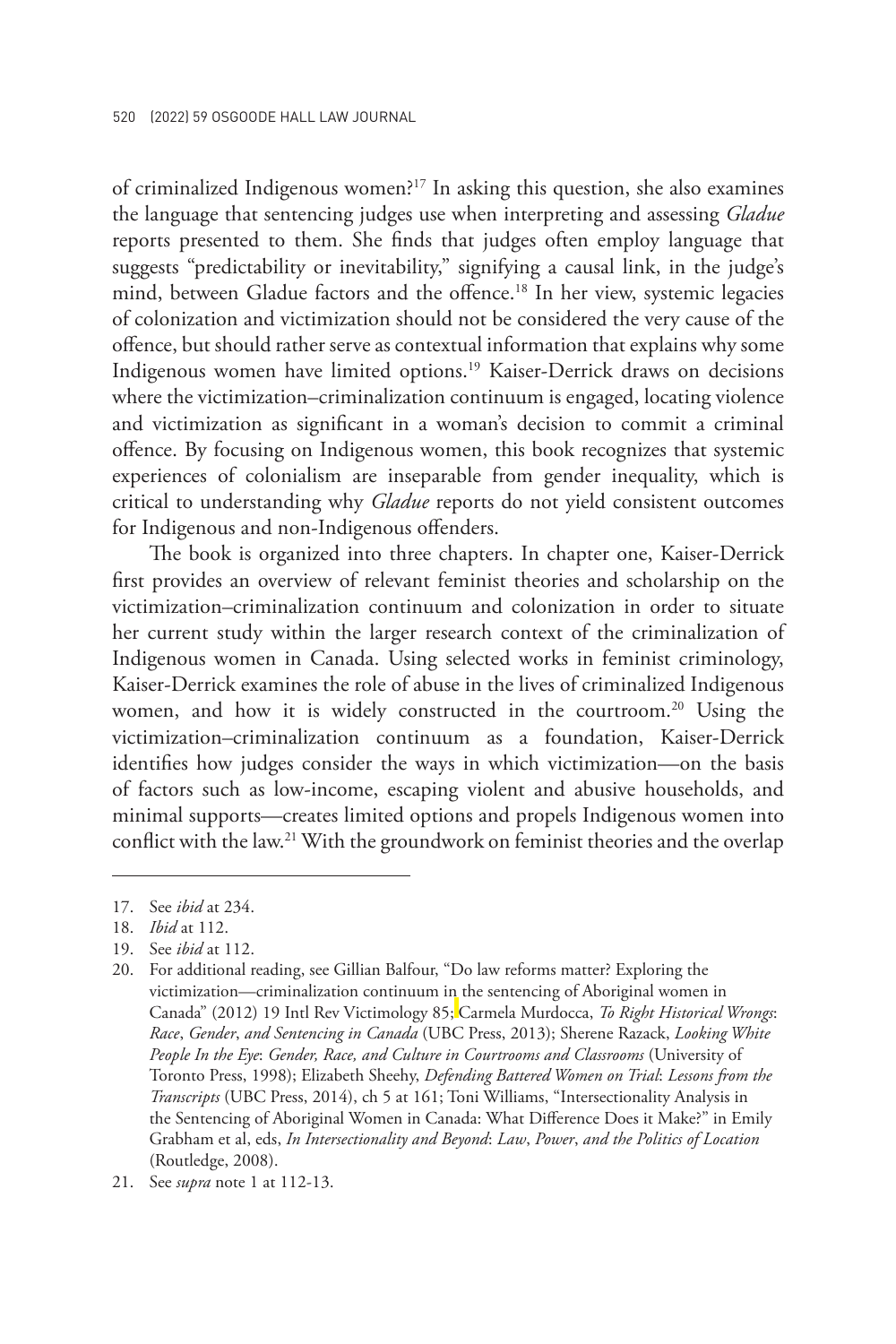between colonization, the victimization–criminalization continuum, and *Gladue* in place, each chapter subsequently examines cases involving Indigenous women and how they were ultimately viewed as defendants before the law.

In chapter two, Kaiser-Derrick delves deeply into several cases, examining how judges in each case recognize *Gladue* factors and the victimization– criminalization continuum during sentencing. This chapter also *fleshes* out the details of *R. v. Gladue*: a foundational Supreme Court case involving Jamie Gladue, an Indigenous woman who murdered her abusive partner.<sup>22</sup> This case opened discussion on the somewhat vague directive set out under section 718.2(e) of the *Criminal Code* which asks judges to give "particular attention" to Indigenous offenders during sentencing.<sup>23</sup>

Kaiser-Derrick then discusses cases after *R*. *v*. *Gladue* to see what judges learn from pre-sentence reports and *Gladue* reports involving Indigenous women, and how judicial understanding informs sentencing. She finds that sentencing judges apply *Gladue* and the victimization–criminalization continuum inconsistently.24 In her detailed discussion of *R. v. Tippeneskum*, for example, Kaiser-Derrick focuses on how Justice Digiuseppe contextualizes June Tippeneskum's aggravated assault (for failure to disclose her HIV status to her partner) using the victimization–criminalization continuum and *Gladue*  analysis.25 Justice Digiuseppe details Tippeneskum's long-term experiences with substance abuse, neglect, domestic violence, and poverty which dramatically narrowed her choices.<sup>26</sup> In the end, however, Tippeneskum was sentenced to three and a half years imprisonment—a sentence that did not place value on rehabilitation.27 On the contrary, in *R*. *v*. *Gregoire*, Justice Goodridge explicitly recognized the relationship between colonization and the intergenerational effects of substance abuse.<sup>28</sup> In this case, Angela Gregoire was sentenced to a conditional two-year less a day sentence, followed by two years probation for impaired driving causing death and bodily harm.<sup>29</sup> Justice Goodridge detailed the ways in which Gregoire's offence was connected to her "dysfunctional family upbringing;…physical and sexual abuse as a child; multi-generational alcoholism

<sup>22.</sup> See *ibid*, ch 2 at 87. For additional reading, see *R v Gladue* BC CA, *supra* note 6. See also *R v Gladue* SCC, *supra* note 6.

<sup>23.</sup> *Supra* note 6, s 718.2(e).

<sup>24.</sup> See Kaiser-Derrick, *supra* note 1 at 89-90.

<sup>25.</sup> See *ibid* at 117-18. See also *R v Tippeneskum*, 2011 ONCJ 219 at para 19.

<sup>26.</sup> See Kaiser-Derrick, *supra* note 1 at 118-19.

<sup>27.</sup> *Ibid* at 189.

<sup>28.</sup> *Ibid* at 118. See also *R v Gregoire*, 2009 NLTD 21 at para 35 [*Gregoire*].

<sup>29.</sup> Kaiser-Derrick, *supra* note 1 at 119.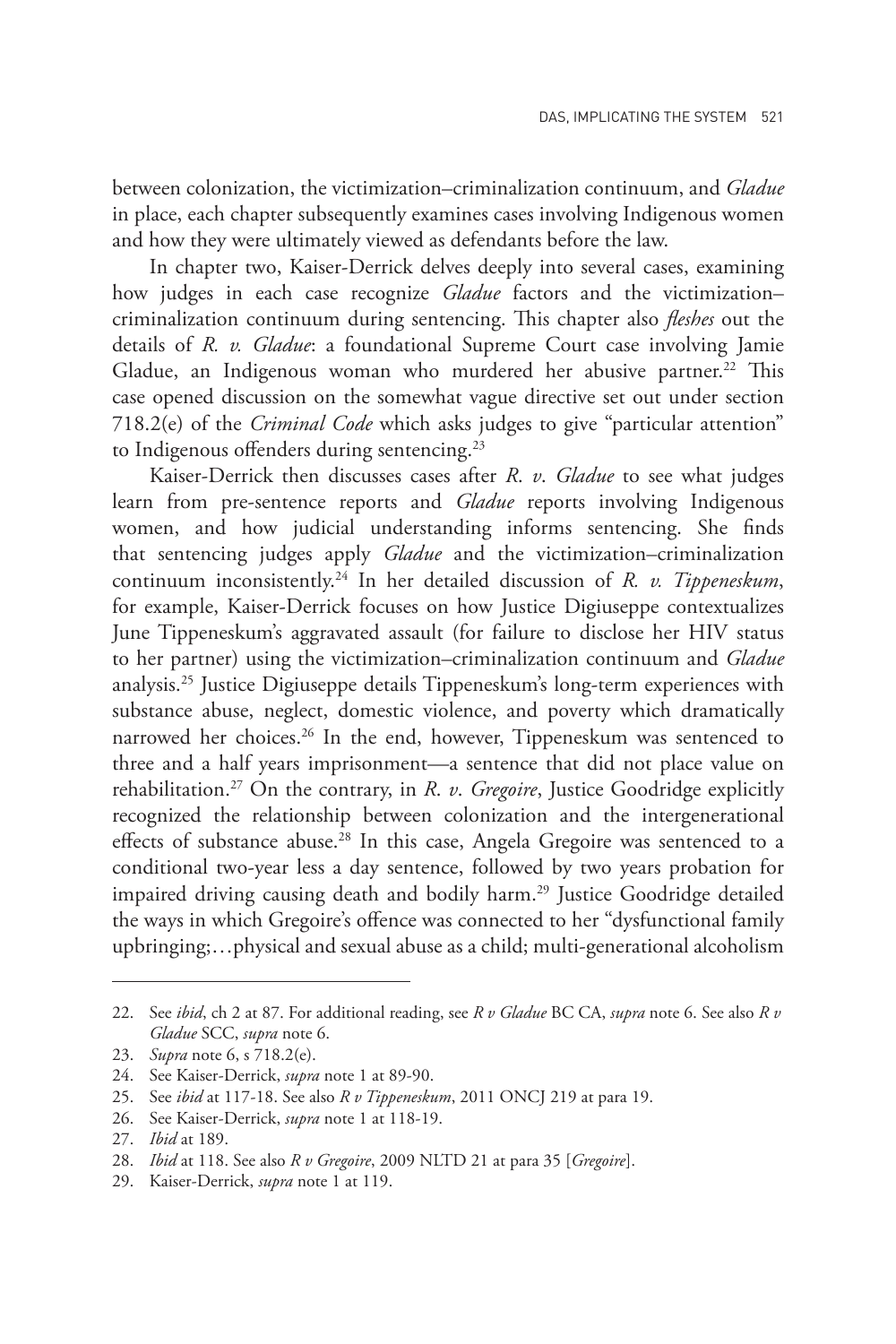in the family; low education; unemployment; lack of opportunities, depression; low income."30 An assessment of how these systemic and background factors led to constrained options for Gregoire allowed Justice Goodridge to sentence with sensitivity. However, while engaging with issues of healing, rehabilitation, and treatment, judges often impose sentences in ways that suggest that imprisonment is an ideal place for healing these traumas. $31$  Hence, traditional considerations of deterrence and denunciation continue to be valued more than alternatives to imprisonment.

One of the strongest elements in Kaiser-Derrick's analysis is within chapter three, which maps out the complexities of judicial discourse while sentencing Indigenous women. In this chapter, Kaiser-Derrick uses several cases that consider *Gladue* factors and the victimization–criminalization continuum to demonstrate how some judges fail to acknowledge criminalized Indigenous women's experiences of victimization by promoting prison as a place for healing and rehabilitation. Often, Indigenous women are decontextualized from the victimization–criminalization continuum and judicial discourse misses the complex historic and systemic contexts of victimization.32 Kaiser-Derrick explains that, although *Gladue* factors are referenced in sentencing decisions, their relevance to the case is often dismissed.33 In the cases of *R. v. Kendi*, <sup>34</sup> *R. v. Char*, <sup>35</sup> *and R. v. Diamond*, <sup>36</sup> for example*,* Kaiser-Derrick finds that the judges assessed the accused separate and apart from the victimization–criminalization continuum. $37$ In these cases, the judges appeared to believe that the accused's experiences of victimization could be dealt with adequately through incarceration*.* 38 Hence, while the complexities associated with overlapping social, racial, economic, and political factors that condition the lives of Indigenous women are recognized, they are criminalized through conditional prison sentences that are regarded as

35. 2007 BCCA 346 [*Char*].

<sup>30.</sup> *Ibid* at 120, citing *Gregoire*, *supra* note 27 at paras 38, 50.

<sup>31.</sup> See Kaiser-Derrick, *supra* note 1 at 179-80.

<sup>32.</sup> See *ibid* at 195, 205.

<sup>33.</sup> See *ibid* at 156.

<sup>34.</sup> 2010 NWTTC 8 [*Kendi*].

<sup>36.</sup> 2006 QCCQ 2552 [*Diamond*].

<sup>37.</sup> See *supra* note 1 at 185.

<sup>38.</sup> In *Diamond*, the judge ordered a conditional sentence (with a probation order) after a community treatment centre accepted the offender. See *Diamond*, *supra* note 35 at para 41. While this decision is not entirely similar to *Kendi* and *Char*, *Diamond* could have also had a punitive sentence if there was no additional support. For additional reading, see *Kendi*, *supra* note 33; *Char*, *supra* note 34.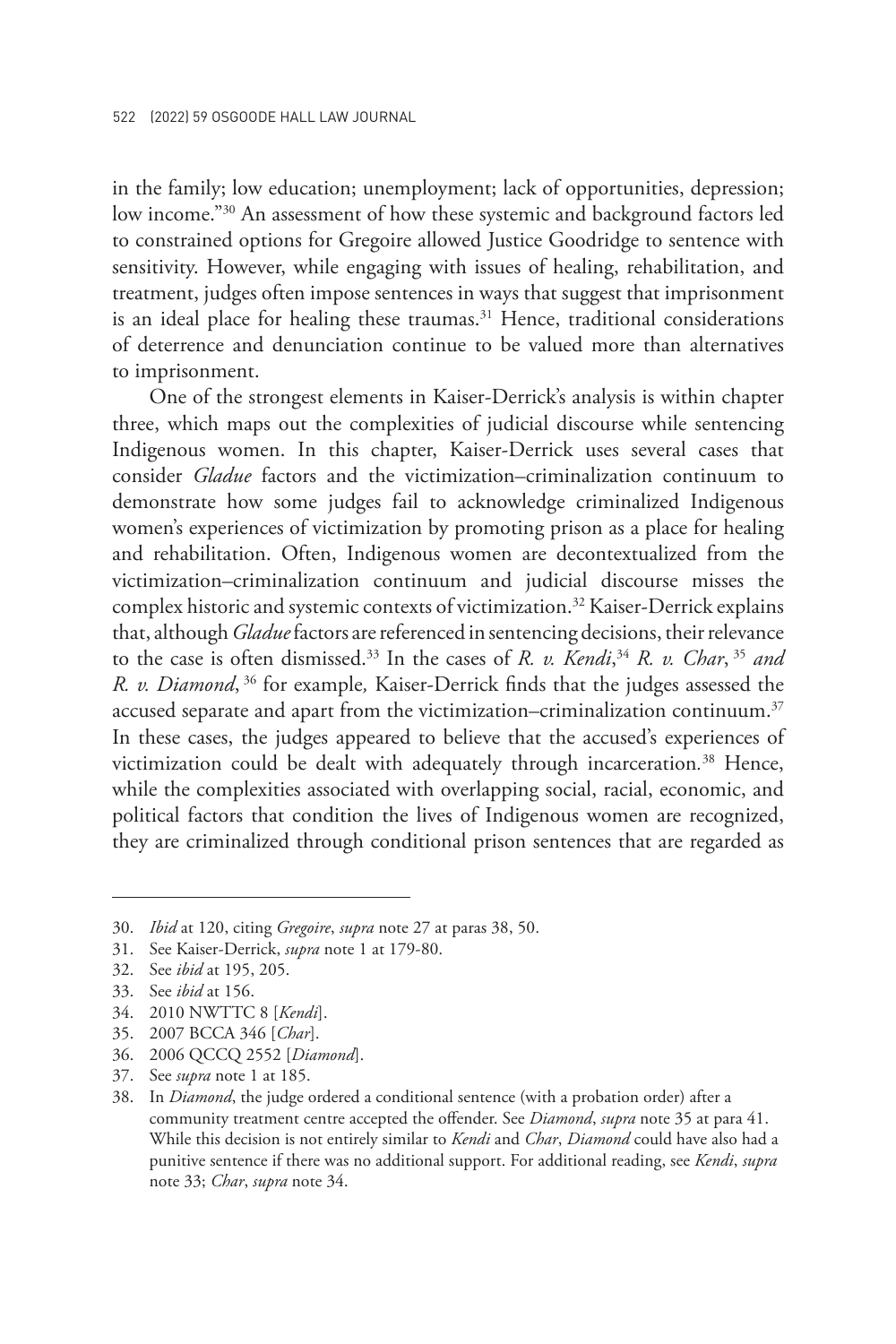"healing" and "restorative."<sup>39</sup> These outcomes raise important questions about how the stories of Indigenous women and their life experiences are filtered through institutional constraints and the unique pathways that bring them into conflict with the law.

Kaiser-Derrick also highlights how rehabilitative sentences that do not resort to incarceration are achievable if judges provide a careful analysis that appropriately contextualizes the accused's histories with victimization and their pathways to criminalization.40 In *R*. *v*. *Shore* ("*Shore*"), for example, Tracey Shore was given a conditional two-year sentence after she pleaded guilty to driving while impaired and causing death.<sup>41</sup> Shore was in a physically and emotionally abusive relationship with the deceased, and she got into the vehicle to escape a violent confrontation after a night of drinking.42 Despite Shore urging in the pre-sentence report that her Indigenous origins had no impact on her life, Judge Snell considered Shore's history of substance abuse, dysfunctional family upbringing, and physical abuse as a child and throughout her common-law relationships to play a significant role in her decision to commit the offence. Judge Snell determined that Shore presented "a low risk to re-offend" and that imprisonment would not "help in addressing her alcohol and personal problems."43 Judge Snell declared that "[t]he length of the conditional sentence will be longer than a jail term would have been, in light of the fact that the accused will be allowed to serve it in the community."44 *Shore*  is significant because Judge Snell reached an appropriate sentence that considered how experiences of victimization impact the lives of Indigenous women, and declined to respond with incarceration. Thus, a thoughtful *Gladue* analysis is enhanced by a racialized and gendered analysis, which in turn relies on the victimization–criminalization continuum.

What *Shore* highlights is that a punitive prison sentence is not an appropriate sentence for women who have experiences with violence, victimization, and trauma. Kaiser-Derrick effectively describes why the most sensitive judgments are ones where judges produce a sentence that combines a *Gladue* analysis with a consideration of the victimization–criminalization continuum. Many sentencing judges assume that Indigenous women will access culturally appropriate healing programs within federal prison.<sup>45</sup> However, Indigenous women's histories with

<sup>39.</sup> Kaiser-Derrick, *supra* note 1 at 187.

<sup>40.</sup> *Ibid* at 160.

<sup>41.</sup> *Ibid* at 158.

<sup>42.</sup> See *ibid* at 158.

<sup>43.</sup> *Ibid* at 160, citing *R v Shore*, 2002 SKPC 42 at para 62 [*Shore*].

<sup>44.</sup> Kaiser-Derrick, *supra* note 1 at 159-60, citing *Shore*, *supra* note 43 at para 62.

<sup>45.</sup> Kaiser-Derrick, *supra* note 1 at 282.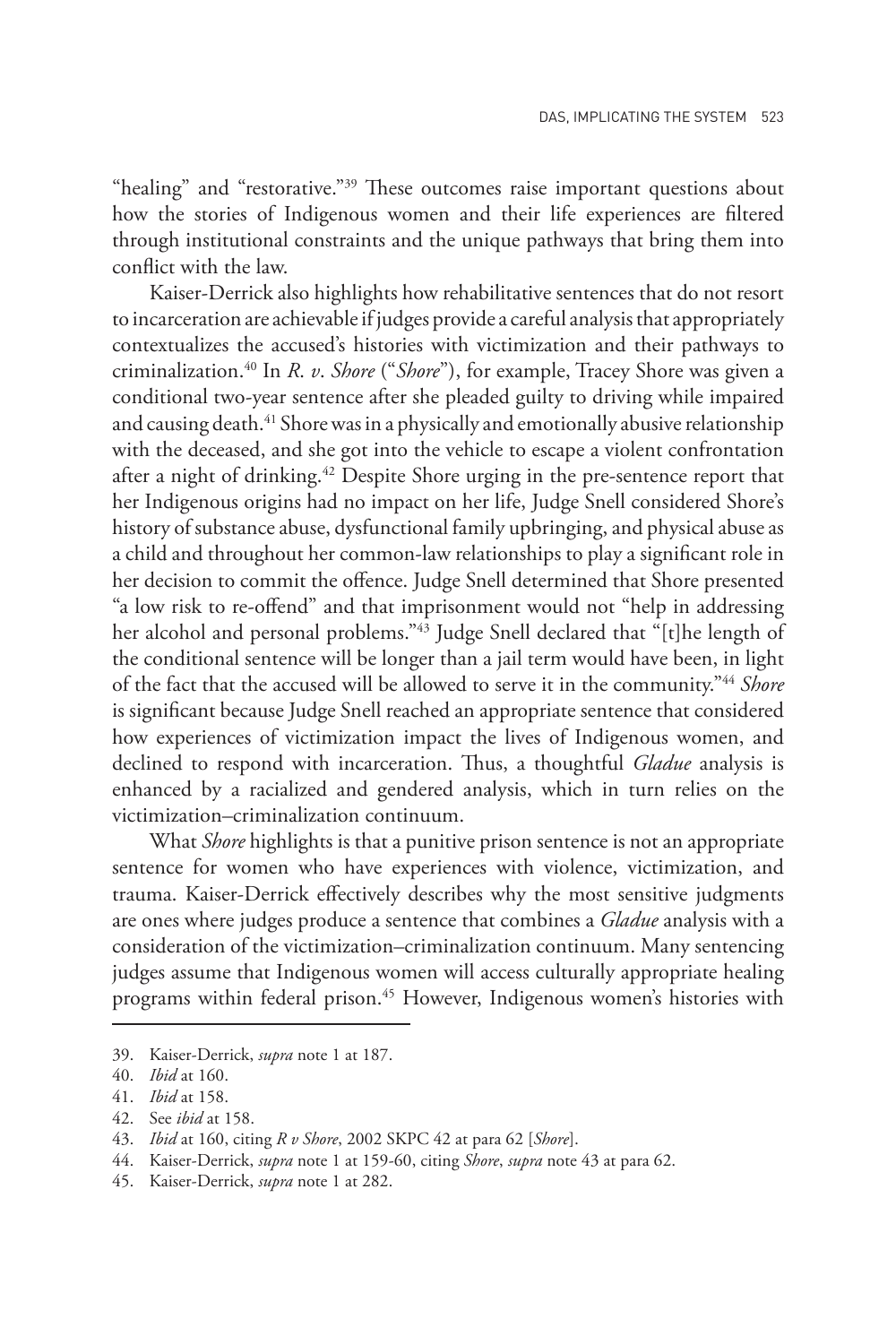violence, trauma, and victimization impact both their physical and mental health. Incarceration separates and isolates Indigenous women from their communities, children, families, and support networks, which often worsens their mental health.46 Kaiser-Derrick presents evidence from *Shore* and other sentencing decisions to suggest that prison negatively affects mental health,<sup>47</sup> and finds that the court does not always consider the differing realities and needs of women in relation to prisons.<sup>48</sup> For the author, rehabilitative sentences and treatment are better alternatives as they ensure the protection of the public and reduce the likelihood of re-offence.<sup>49</sup> A thoughtful and careful integration of the gendered understandings of Indigenous women's histories with victimization in *Gladue* reports can be meaningful when seeking alternatives to imprisonment. If their *Gladue* reports are appropriately contextualized, Indigenous women can receive sentences that adequately reflect their rehabilitative needs. Kaiser-Derrick thus illuminates how community sentences can meet "rehabilitative objectives," whereas "institutional incarceration can sometimes impede the rehabilitation of an offender."50

For Kaiser-Derrick, the ultimate goal of *Implicating the System* is to recognize the judicial decisions that "listened" to institutional accounts of Indigenous women's lives, and the decisions that can "hear, and respond more effectively."<sup>51</sup> Judges have a powerful role in contextualizing *Gladue* factors in the sentencing of Indigenous women. Kaiser-Derrick's research reveals how judges organize, interpret, and use information about offenders to create a discourse about the victimization and criminalization of Indigenous women. This becomes critical to the explanation of the criminal justice process and its outcomes. These cases involving *Gladue* thus provide snapshots of the ways that judicial discourse about victimization intersects with discourse around rehabilitation and treatment, suggesting associated problems. *Implicating the System* does a wonderful job of providing a comprehensive assessment of legal discourse and its implications for Indigenous women as defendants. Kaiser-Derrick's research confirms that assessing systemic problems case-by-case sheds some light on why Indigenous women continue to receive sentences that frame prison as being a necessary

<sup>46.</sup> See *ibid* at 283.

<sup>47.</sup> *Ibid* at 182-83.

<sup>48.</sup> See *ibid* at 45-46, citing Smita Vir Tyagi, "Victimization, Adversity and Survival in the Lives of Women Offenders: Implications for Social Policy and Correctional Practice" (2006) 25 Can Woman Studies 133 at 134.

<sup>49.</sup> Kaiser-Derrick, *supra* note 1 at 294-95.

<sup>50.</sup> *Ibid* at 187, citing *R v Fineday*, 2007 SKPC 2, Turpel Lafond J.

<sup>51.</sup> Kaiser-Derrick, *supra* note 1 at 311.